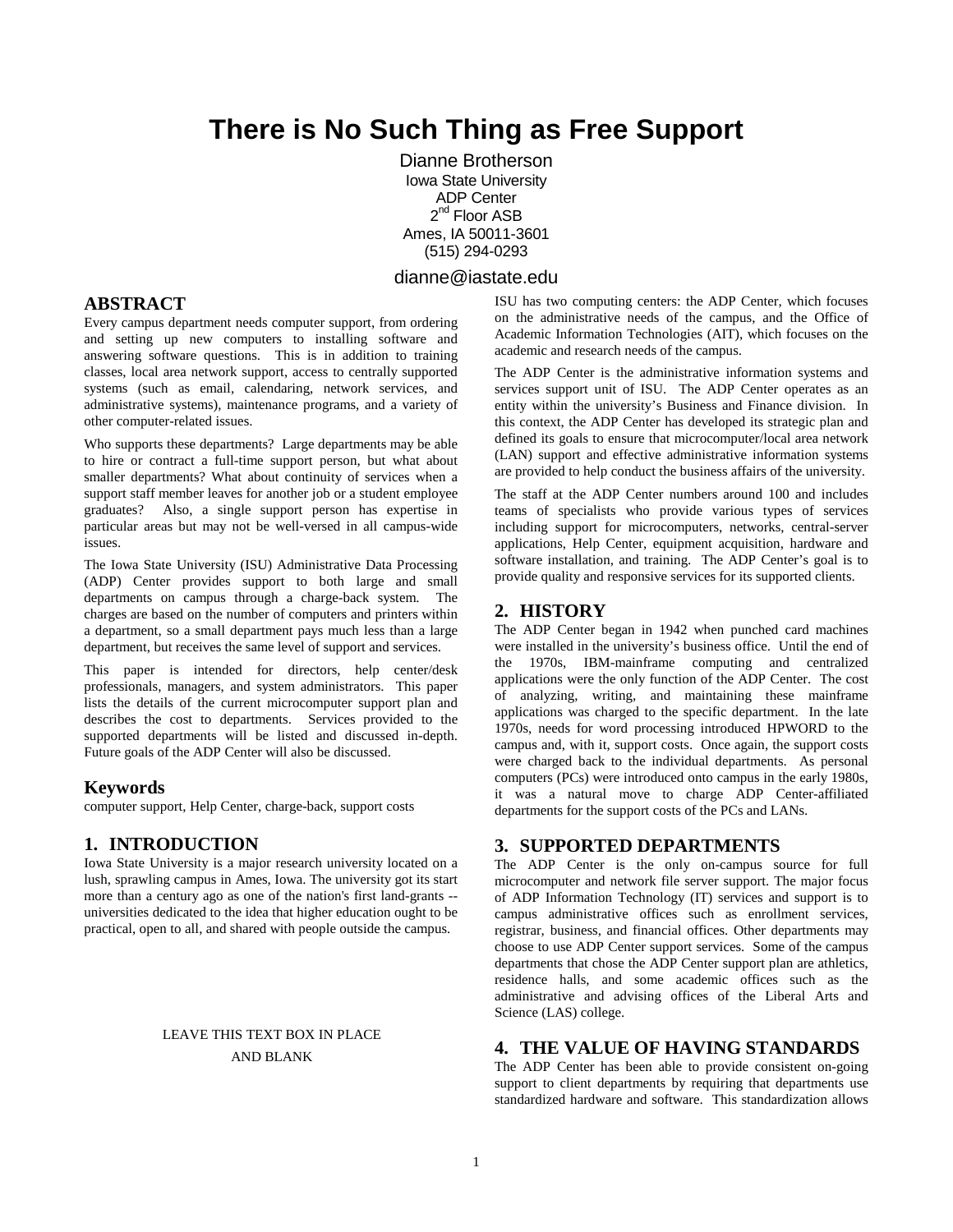the ADP staff to focus and become experts on the selected software packages and hardware platforms. It also fosters a strong relationship with hardware and software vendors for support services and purchase agreements. Another advantage of having standards is the number of training classes is reduced and can be offered on a timely basis. Also, ISU staff can move easily from department to department and not need to be retrained on new software packages.

For hardware, the ADP Center supports and maintains Hewlett Packard, Dell, and Apple microcomputers. Over the years, other hardware vendors have been evaluated and decisions made about their suitability for ADP Center support.

As for software, the ADP Center only supports specific software packages including Windows, Microsoft Office, Passport TN3270 client, Network Associates anti-virus software, and PageMaker for the PC platform. The Apple platform is standardized on Mac OS, Microsoft Office, TN3270 client, Network Associates anti-virus software, and PageMaker. Under special agreements, the ADP Center will support other software packages. These guidelines are continually reviewed as departments see new packages in vendor shows, in magazines, and at conferences. To help clients make good decisions about 3rd party application software (which is usually expensive and creates integration issues with existing centralized systems such as accounts receivable), the ADP Center has written an Applications Software Acquisition Guide. This guide helps address all aspects of purchasing  $3<sup>rd</sup>$  party application software including the acquisition process, desired functionality, installation and on-going support, integration with other systems and databases, upgrades and new releases, and hardware and operating system considerations.

By being open-minded to client needs and working through the support questions on an objective basis, we are seeing better solutions to the client's and the university's application software systems.

# **5. COMPONENTS OF THE SUPPORT PLAN**

From its very beginnings, the components for PC support have changed and expanded, and now include the following areas.

## **5.1 Local Area Network Support**

#### *5.1.1 Hardware Support*

The ADP Center Systems Team members provide installation, operational, and maintenance support for network hardware and operating system software. They also consult with clients to recommend new technologies and provide expert advice on network needs. Other areas of support include security, telecommunication needs, and nightly backup for LAN servers.

#### *5.1.2 Software Support*

The ADP Center Office Information Systems (OIS) Team members provide software support for network applications. This support includes software recommendations, as well as installation and maintenance of those applications. Also, departmental LAN Network Coordinators have been identified in every supported department. Network Coordinators attend a class on Novell Network Administration and are responsible for administering clients including managing file storage and access rights to their network. The department Network Coordinator is the first level of support and they coordinate IT efforts with the ADP Center OIS Team support. ADP Center staff members work closely with the Network Coordinators to share information about day-to-day issues, as well as new technology.

## *5.1.3 Email and Calendaring*

The ADP Center has selected Microsoft Exchange and Outlook 98 for its email and calendaring solution. Exchange was chosen for its scheduling component, compatibility with Microsoft Office products, contact lists, and ability to access email through the Internet.

By having all of our supported clients on one email package, we are able to focus our support efforts. This provides our clients with better overall email service.

## **5.2 Equipment and Service Acquisition**

Members of the OIS Team acquisition group provide hardware and software acquisition service. This service includes consulting and recommendations, as well as long-term equipment planning. This group also provides project planning and telecommunication coordination, as well as keeping inventories and tracking each piece of hardware and software. This tracking was invaluable for our Y2K efforts to determine which hardware systems and software were compliant.

## *5.2.1 Hardware Installation*

Members of the OIS Team provide hardware installation support. They receive, unpack and assemble hardware, install and test software, and deliver the computer to the client's office.

## *5.2.2 Software Installation*

Software installation support is provided by the OIS Team. The OIS Team determines the standard software packages, configuration settings, and set-up criteria. When a client gets a new computer, a member of the OIS Team visits the computer to backup data from the local hard drives and notes printer, IP, and other configuration settings. The new computer is then installed and the OIS Team member restores all of the data and configurations settings. This process insures that the staff member receiving the new computer will be down for a minimum amount of time and that the new computer meets ADP Center standards and works properly. The new system is tested by attaching to the network, running applications, and printing sample documents.

#### *5.2.3 Network Services*

The OIS Team acquisition group also coordinates all requests for other services provided by the ADP Center such as access to ADP Central Systems, file transfer, and email. The ADP Central Systems provide access to such information as student, staff, and financial data. Many ISU staff members, regardless of whether their departments utilize our microcomputer support plans, use Central Systems, as this is the centralized repository of administrative information at ISU. The centralized request system simplifies the process and ensures that requests are done efficiently and correctly, and are billed properly.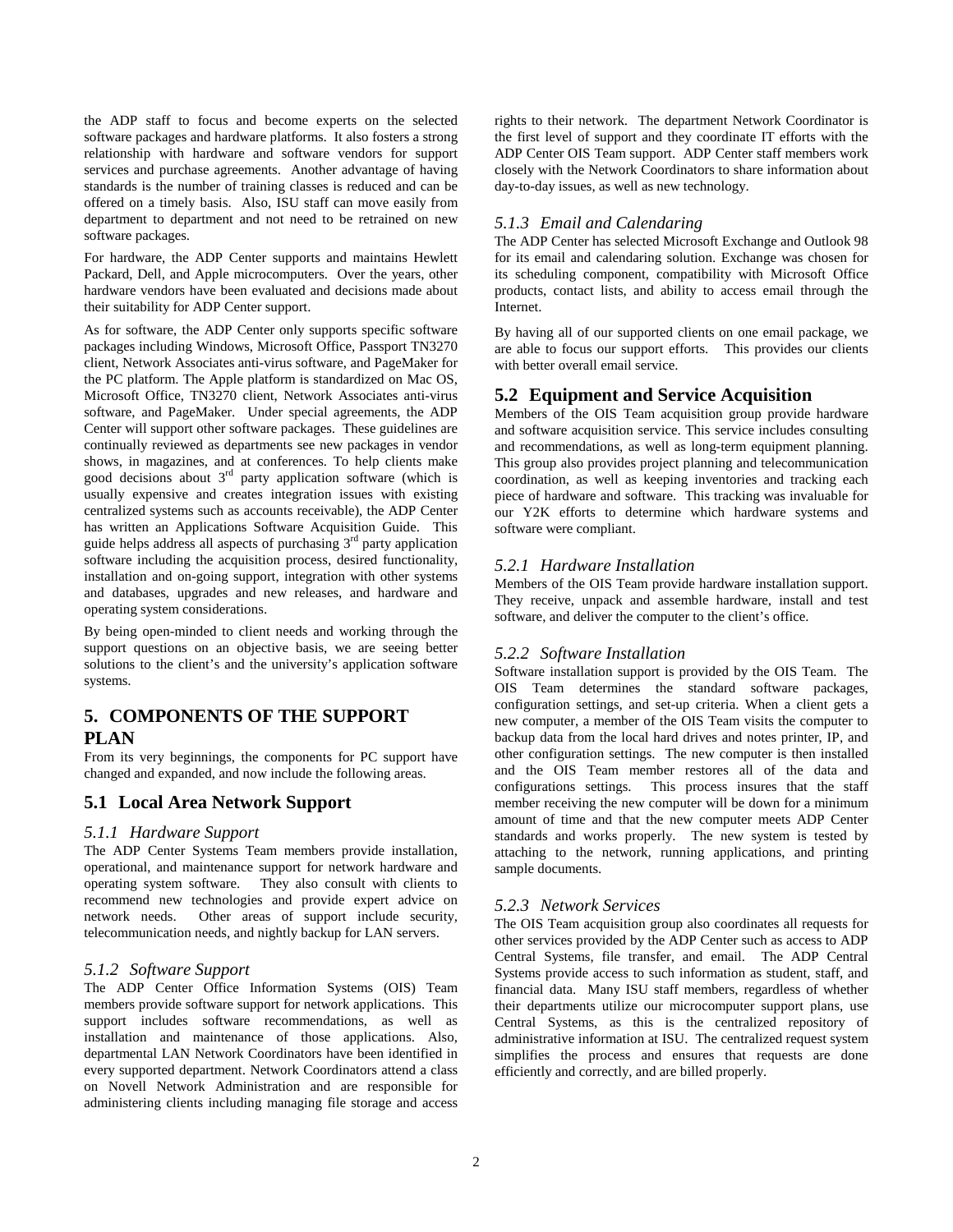## *5.2.4 Payment Planning*

#### *5.2.4.1 Lease*

To facilitate equipment acquisition for our clients, the ADP Center offers a leasing program in which hardware and software may be leased for 36 months. This plan has a small fee associated with it but is popular with our clients because it allows them to budget a consistent charge over a three year period as opposed to having large equipment costs one year and no costs the following year. After three years, the equipment is ready to be replaced and the department can start another three-year lease.

#### *5.2.4.2 Purchase*

Most clients are aware that microcomputer hardware needs to be replaced on a regular basis. The ADP staff encourages clients to replace hardware every three years. A purchase method that works well for our clients is to purchase new equipment for a third of their staff every year. Once again, the costs are consistent from year to year to aid in the budget process and the department is kept up-to-date with computer hardware and software.

#### **5.3 Microcomputer Education**

The OIS Team has a staff of specialists and an education facility to help support the university's administrative microcomputer users. This support includes a variety of courses designed to familiarize university personnel with microcomputers and microcomputer software. These courses combine theory with practice and offer many opportunities for hands-on experience.

Some courses, especially those for popular software packages such as word processing applications, are offered monthly; other courses are offered every other month or every third month. A calendar of courses is distributed to allow staff members to enroll in courses.

Last year, 14 different courses were offered on our supported software. A total of 79 classes were held for our clients and 446 ISU staff members attended the classes.

### **5.4 Help Center**

The ADP Center has a Help Center that is fully staffed with four employees from 7:30 a.m. to 5:00 p.m. Monday - Friday. There is reduced support from 5:00 p.m. to 7:30 a.m. Monday - Friday. Weekend support is minimal and provided on an as-needed basis. Supported clients call one number (4-8034) to speak to a person about a computer problem. A solution is provided for 60% of the calls on the first call. All calls are documented by being entered into our Help Center software tracking system, called HEAT by Goldmine Software Corporation. If the call isn't resolved at the first tier support in the Help Center, the call is sent to second tier support for problem resolution. The second tier support includes members of the OIS Team as well as other ADP staff.

The OIS Team members rotate on a daily basis on second-tier support and work to make contact on all new calls within two hours of the time they are received. There are typically two or three staff members on the OIS Team assigned to second-tier support each day and these staff members are empowered to resolve the calls by phone contact, visiting the station in person, or sending a student employee to visit the station.

The Help Center is a very visible and large part of the support program to client offices. Support programs and processes are continuously evaluated to make improvements.

#### **5.5 Desktop Application Support**

This support includes answering questions about the functionality of supported application software, as well as answering more complicated questions about integration with other packages and printing.

#### **5.6 Hardware Support**

The OIS team also does hardware problem solving for computers, printers, and other peripherals. The ADP Center maintains an inventory of computers and printers that can be used to replace nonfunctioning hardware. This minimizes the downtime for the client.

This team also does physical moves of hardware equipment. Many remodeling projects were undertaken this past summer and having the ADP staff work with clients and telecommunications to plan and coordinate the move insured that ISU staff would be down for a minimal amount of time.

#### **5.7 Consulting Support**

On occasion, departments need additional help with complex database applications or other applications. Some examples are a museum inventory database, a judiciary database, and a word processing application that sends highly customized letters to newly admitted students. ADP Center staff are available to assist their clients with these applications by providing recommendations, guidance, and some programming.

## **5.8 Anti-virus Software Support**

ISU has not been immune from the recent virus attacks such as the "ILOVEYOU" virus. Our support includes installing and maintaining anti-virus software and ensuring that the virus signature files and configuration settings are current. Our approach to minimizing computer viruses is to keep the desktop anti-virus software current and to intercept viruses before they reach the Exchange email server.

During virus attacks, the Network Coordinators are informed of the virus and they in turn inform their department clients. If a computer does get infected, ADP Center staff visits the computer to disinfect it and get it back into production.

#### **5.9 Contract Support Staff**

Some department offices have a need for a local IT support person. This person may support hardware and software not supported through the regular ADP Center support programs, develop customized software applications, and provide network coordinator functions. The ADP Center contracts with department offices on a full or partial full-time equivalency (FTE) basis. Advantages to the contracting office are continuity of service as staff changes occur, and direct training and knowledge of central services.

#### **6. SUPPORTED CLIENTS**

#### **6.1 Computer Support Costs**

The cost to support a computer on a monthly basis is \$33 per month or \$396 per year. These costs are broken down to \$20 per month for the microcomputer station support, \$10 per month for